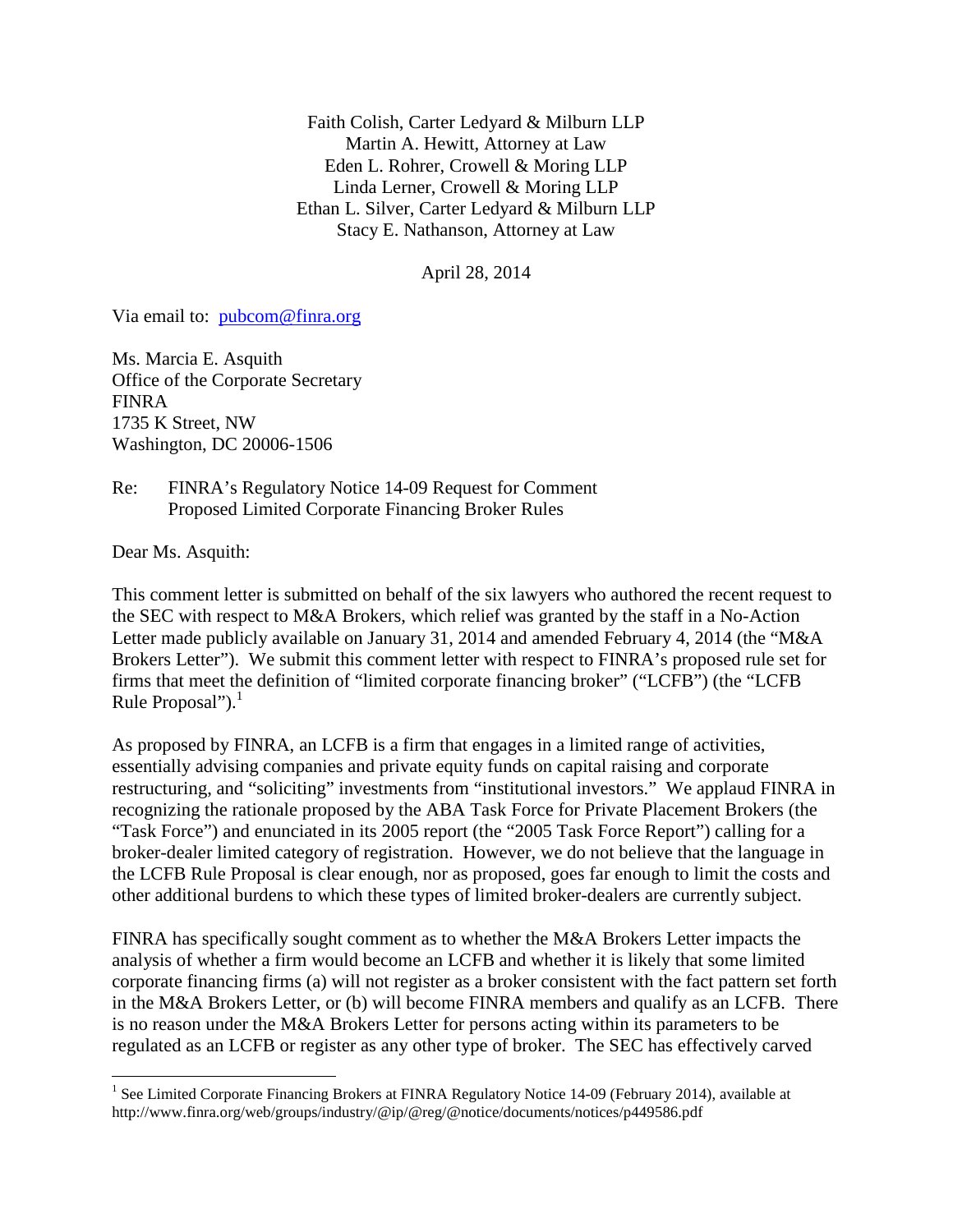Ms. Marcia E. Asquith April 28, 2014 Page 2 of 5

out this category of brokers from all registration requirements, provided they abide by the parameters set forth in the M&A Brokers Letter. Because M&A brokers are not required to register with the SEC, they are ineligible for membership with FINRA and cannot be required to be regulated as LCFBs. Only M&A brokers who wish to conduct activities outside the four corners of the M&A Brokers Letter (*i.e*., participating in capital raising activities) will be eligible for membership as an LCFB or some other broker category.

We have not addressed each of your requests for comments, but rather wish to point out our key concerns.

First, FINRA's explanation of what an LCFB can and cannot do is ambiguous and needs to be stated more clearly. As described in the proposal and more thoroughly below, an LCFB can solicit institutional investors.<sup>2</sup> Nevertheless, proposed Rule  $016(h)(2)$  states that the term LCFB does not include a broker-dealer that "accepts orders from customers to purchase or sell securities...as agent for the customer...." If by permitting solicitation but not the acceptance of orders FINRA means that an LCFB may engage in effecting transactions but that final acceptance of orders is within the sole control of the issuer, and that the LCFB cannot bind the issuer to a sale, that point should be more clearly stated. In other words, FINRA needs to make explicit that an LCFB can engage in capital raising in private placements, so long as the customer is at least an institutional investor (or as we propose below, qualified purchaser), and that the prohibition against an LCFB from accepting customer orders to purchase or sell securities, even as agent, was not intended by FINRA to limit an LCFB from engaging in capital raising.

We also believe that FINRA should lower the economic threshold of the types of customers an LCFB may **solicit** in order to **effect** these private placements without compromising the goal of investor protection. The "qualified purchaser" standard of the Investment Company Act of  $1940<sup>3</sup>$  is, we believe, a much more appropriate standard. While, an LCFB would be allowed to serve clients such as individuals or entities seeking advice on securities offerings or sales of businesses who do not meet the "institutional investor" definition, an LCFB is more restricted in the category of investors that it can qualify, identify and solicit to invest in a transaction.

The term "institutional investor" would have the same meaning as that term has under FINRA Rule 2210 (Communications with the Public). The term generally includes banks, savings and loan associations, insurance companies, registered investment companies, governmental entities, employee benefit plans, qualified plans, or other persons (including natural persons, corporations, partnerships, trusts, family offices or otherwise) with total assets of at least \$50 million or any person acting solely on behalf of any such institutional investor.

 $3$  15 U.S.C. 80a-2(a)(51). A qualified purchaser must meet one of the following criteria: a) Individuals who own \$5 million in investments; b) Institutional investors who own \$25 million in investments; c) A family owned company that owns \$5 million in investments; d) For trusts with less than \$25 million, a trust where the trustee and each person who contributes assets to the trust is a Qualified Purchaser; e) A "Qualified Institutional Buyer" under Rule 144A of the 33 Act, except that "dealers" under Rule 144 must meet the \$25 million standard of the 1940 Act, rather than the \$10 million standard of Rule 144A; f) A company owned beneficially only by Qualified Purchasers; however, a company will not be deemed to be a qualified purchaser if it was formed for the specific purposes of acquiring the securities offered by a  $3(c)(7)$  fund.

 2 *See* Rule 016(h)(1)(F).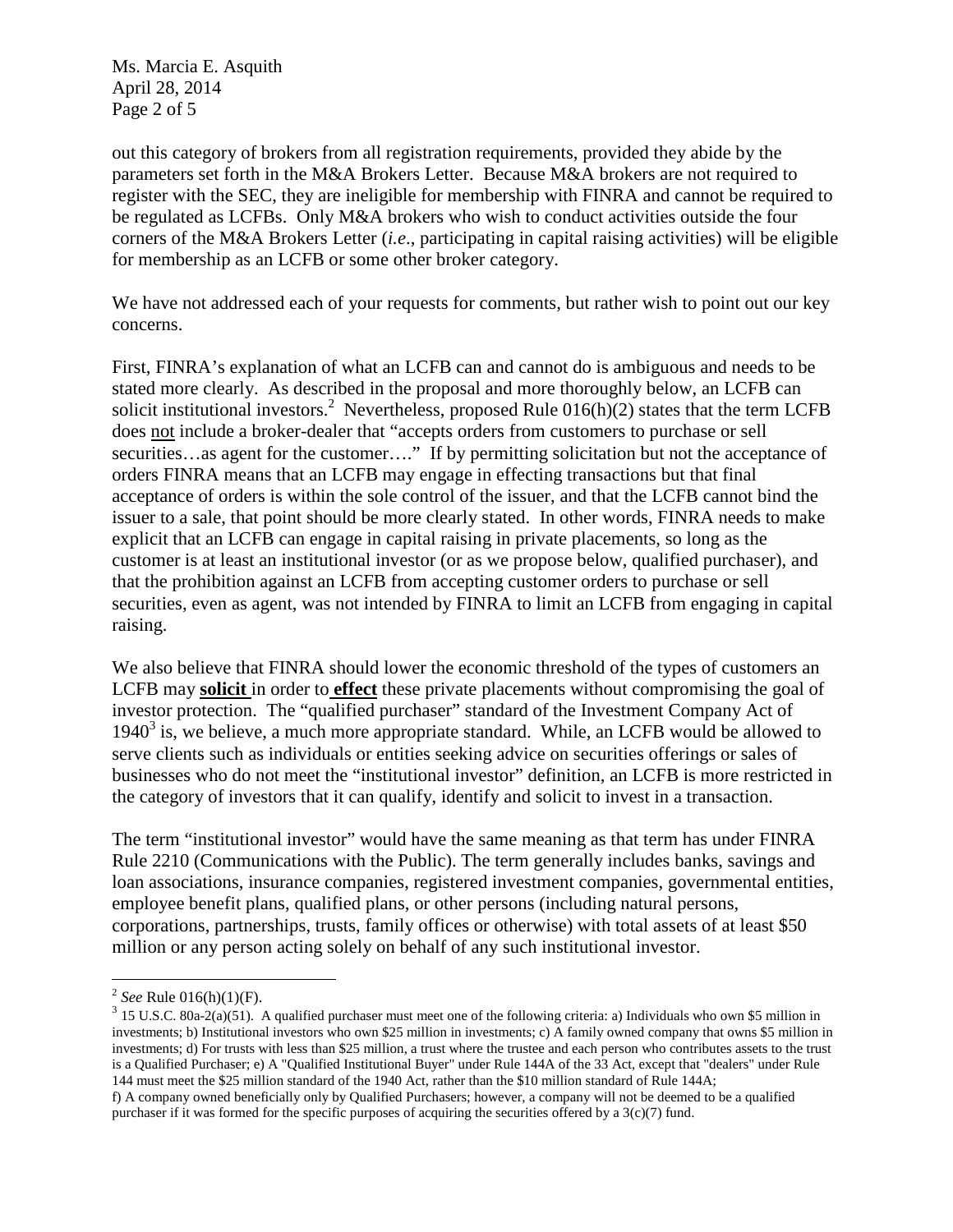Ms. Marcia E. Asquith April 28, 2014 Page 3 of 5

We understand that FINRA does not propose to allow LCFBs to solicit investors based on a more inclusive standard, such as the definition of "accredited investor" in Regulation D under the Securities Act of 1933 and as proposed in the 2005 Task Force Report. FINRA reasons that its regulatory programs have uncovered serious concerns with the manner in which firms market and sell private placements to accredited investors. Application of the LCFB Rules to firms that market and sell private placements to accredited investors would require FINRA to expand the applicable conduct rules and other provisions. Therefore, FINRA argues that lowering the threshold of "institutional investor" would eviscerate the benefits of a streamlined rule set. However, the Qualified Purchaser standard adequately serves the investor protection goals at issue. Qualified Purchasers that are individuals or family owned companies must own invested assets of at least \$5 million; Qualified Purchasers that are institutions must own at least \$25 million. Such persons and entities are generally far more sophisticated and knowledgeable than an accredited investor, who need only have earned income of \$200,000, and Qualified Purchasers are more likely to engage financial advisors, accountants and lawyers to assist them in making such decisions.

We also propose that FINRA collaborate with the North American Securities Administrators Association ("NASAA") and the SEC to further reduce certain administrative burdens for LCFBs while still providing meaningful investor protections. We are mindful of the vital role played by state securities regulators in monitoring activities of securities intermediaries. We urge FINRA to continue to work closely with representatives of NASAA in a joint effort to devise a more appropriate framework for limited business brokers. We also recommend that FINRA work with the SEC to devise a better investor protection mechanism than a \$5,000 minimum net capital requirement. This may require a fidelity bond or perhaps a fund, to which LCFBs must contribute and that could be drawn upon in cases of fraud or other loss by an LCFB. It is important to note that individual states may have certain fidelity bond requirements and thus it is critical that they be consulted as well in order to make the final rule set more efficient and cost effective. Additionally, we believe that FINRA should eliminate the requirement for an annual audit by PCAOB accountants. These requirements seem entirely unnecessary and unduly burdensome from a financial point of view given the limited business of LCFBs, the fact that they do not execute securities transactions, maintain customer accounts or hold funds or securities. Should regulators wish to assure themselves that an LCFB or its principal has not received customer funds, the regulator could accomplish that goal far more effectively by reviewing the relevant bank account activity.

For similar reasons, the requirement to file FOCUS Reports on a quarterly basis, and the obligation to have a Financial and Operations Principal (FINOP) who has passed either the Series 27 or the Series 28 exam could be eliminated. It may be more effective to concentrate scarce regulatory resources on escrow requirements, general solicitation issues, offering documentation (in order to be able to affirmatively establish the availability of the exemption), to name a few. Regulators could require a designated principal to complete simplified training that would cover the very limited accounting skills and knowledge required for this type of broker-dealer rather than requiring a FINOP. Without lessening the financial burden of operating a firm, there is little incentive for a firm to become an LCFB rather than a broker-dealer. Likewise, FINRA could institute very focused examination and continuing